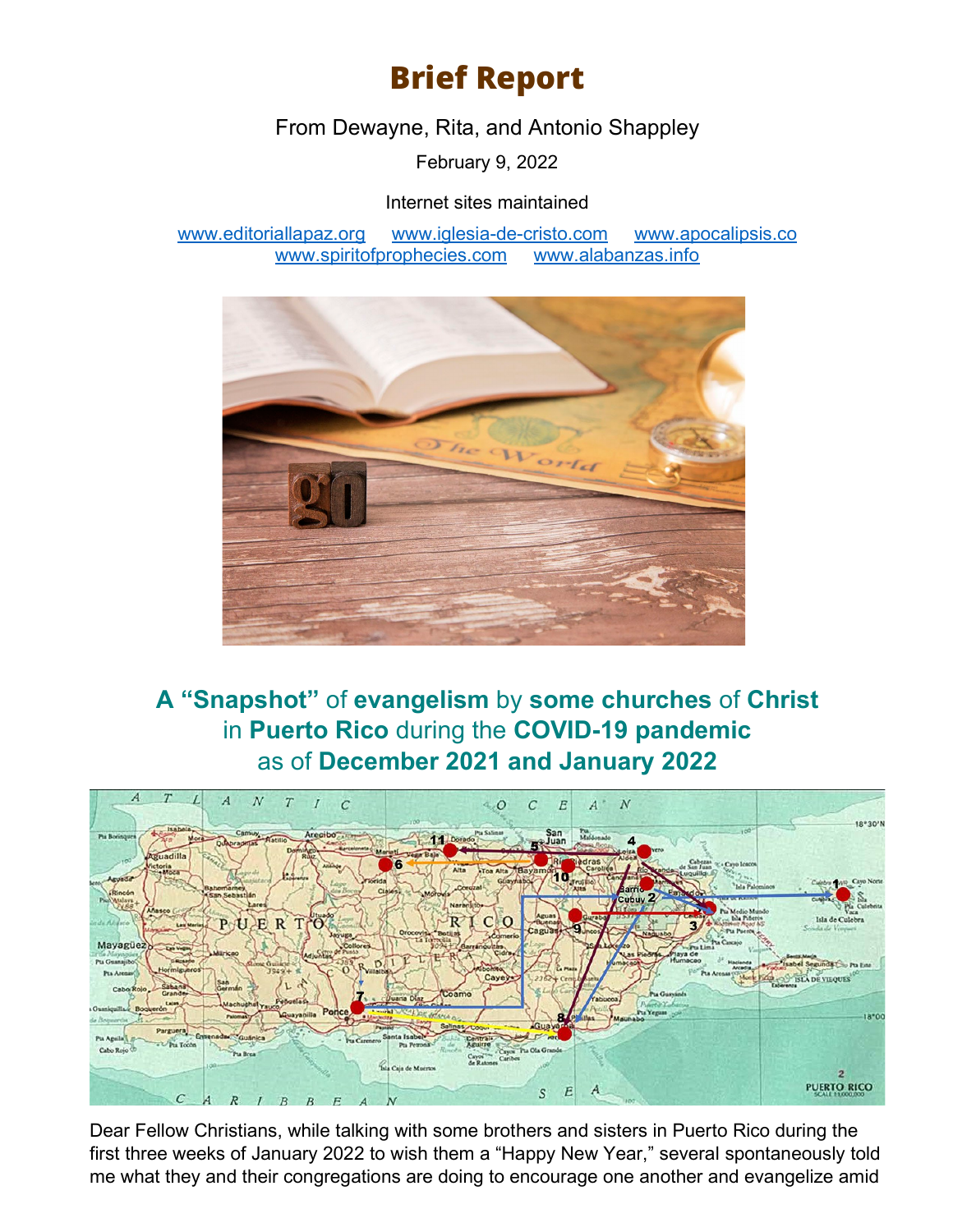the complicating circumstances of the present pandemic. In early January, up to 40% of the 3.1 million people on the island were diagnosed with variants of COVID-19. Several hundred died and deaths continue to be registered. For example, 24 yesterday, February 8, according to Bro. Eulogio Pantojas, of the Sabana Hoyos congregation.

The **Bayamon church leadership** (**No. 5** on the map) decided to suspend meetings in the building for four Sundays in January as a measure to help protect elderly members. They have continued to transmit services and classes during the whole time of the pandemic, the **Barrio Cubuy church** (**No. 2** on the map) also doing the same. As we conversed, a **"Snapshot"**  formed in my mind of their activities and I would like to share it with you, using the above map to plot them. Puerto Rico is about 100 miles long by 35 wide. The little island of Culebra, a part of Puerto Rico, is some 30 miles to the East of the main island. Thirty more miles will take you to St. Thomas, Virgin Islands.

The arrows identify which congregations help sister congregations. A different color for each assisting congregation.

Starting with **No. 2**, **Barrio Cubuy**, in the high eastern mountains of the island, members have helped revive the congregation in **Culebra**, **No. 1**, where 6 Christians now meet. The original members in Culebra, converted some 40 years ago, had moved away and some had died. Then, not long ago a few moved back, and just recently **2 were** 



**baptized**. A couple from the Dominican Republic who had spent 30 years in Panama, then moved to Culebra. Almost an hour and half from Barrio Cubuy to Fajardo on the eastern coast, and a 30-mile ferry trip to Culebra. Rita and I made that trip a number of times to participate in the establishment of the congregation there, a work in which the Barrio Cubuy church also played a major role.

As indicated by the blue arrows, the church in **Barrio Cubuy** also aids the church in **Ceiba**, **No. 3**, on the eastern coast. In its earlier stages, the Ceiba church, having its own fine meeting place completely paid for by the congregation itself, contributed hundreds of thousands of dollars for various works in Puerto Rico and also for some in the Dominican Republic. As the years went by, many faithful members died in the Lord. Never blessed by a number of younger members, the once dynamic congregation now finds itself in need of assistance. Not only the Barrio Cubuy church has responded admirably, but also the **Loiza church**, **No. 4**, the **Gurabo church**, **No. 9**, and the **Bayamon church**, **No. 5**. Recently, a **young man** from **Ceiba was baptized**. About a year ago, a brother converted in New Jersey moved to Ceiba and is now helping in the services. Another brother converted in the US moved to the city of Humacao, to the south of Ceiba, and is attending.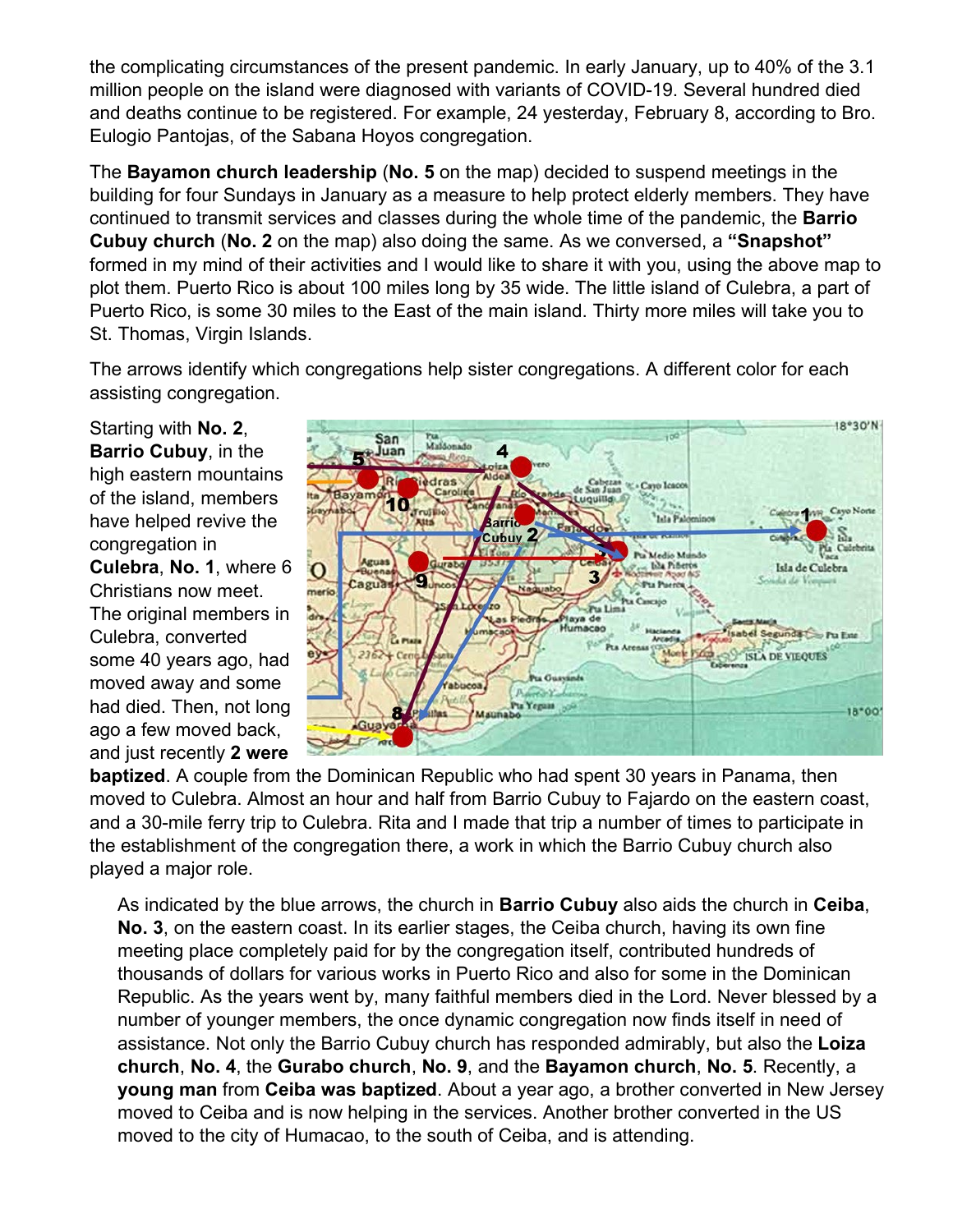Members of the **Barrio Cubuy church**, **No. 2**, also go frequently to **Guayama**, **No. 8**, on the southeastern coast. A trip taking one and a half to two hours, one way. For many years, a small group of Christians has been meeting in the **Patillas-Guayama area**, the churches in Barrio Cubuy and Loiza faithfully helping them. Recently, a **twenty-year old young man was baptized there**. Now for a marvelous circumstance in these digital times: **He was evangelized over** the **Internet** by a **brother** in **Quito**, **Ecuador!** That brother contacted me about a person he was teaching in Puerto Rico who said he wanted to be baptized. He did not tell me who or where. I advised him to consult the Directory of churches of Christ in Puerto Rico we have on the site [www.editioriallapaz.org,](http://www.editioriallapaz.org/) and the rest is history!

One of the men meeting in Guayama was converted in a tent-meeting I preached in that city at the beginning of the church there some 45 years ago. He was a Pentecostal preacher at that time, with a small congregation, and invited me to preach for them one night.

Again, focusing on the **Barrio Cubuy church**, **No. 2**. For many years, members of the congregation have been **spending Easter week** in **El Salvador**, doing evangelistic and benevolent work. On one of the trips, the daughter of a



member in the southern Yauco-Ponce area of Puerto Rico accompanied the group, though she herself was not a Christian. Returning, she told José Rodriguez, of the Barrio Cubuy church, that when she decided to be baptized, she wanted to be baptized by him. **She did decide a short time ago to be baptized** and traveled from **Ponce**, **No. 7**, where there is a congregation, to Barrio Cubuy for that purpose. José, with a small group, took her to the **Loiza coast** on the **Atlantic**, **where he baptized her!**

While we are on the southern side of Puerto Rico, I will add still another development: A young brother from the Yauco-Ponce area who has become active in the work there, is also going regularly from **Ponce**, **No. 7**, to encourage and edify the group in **No. 8**, **Guayama**.

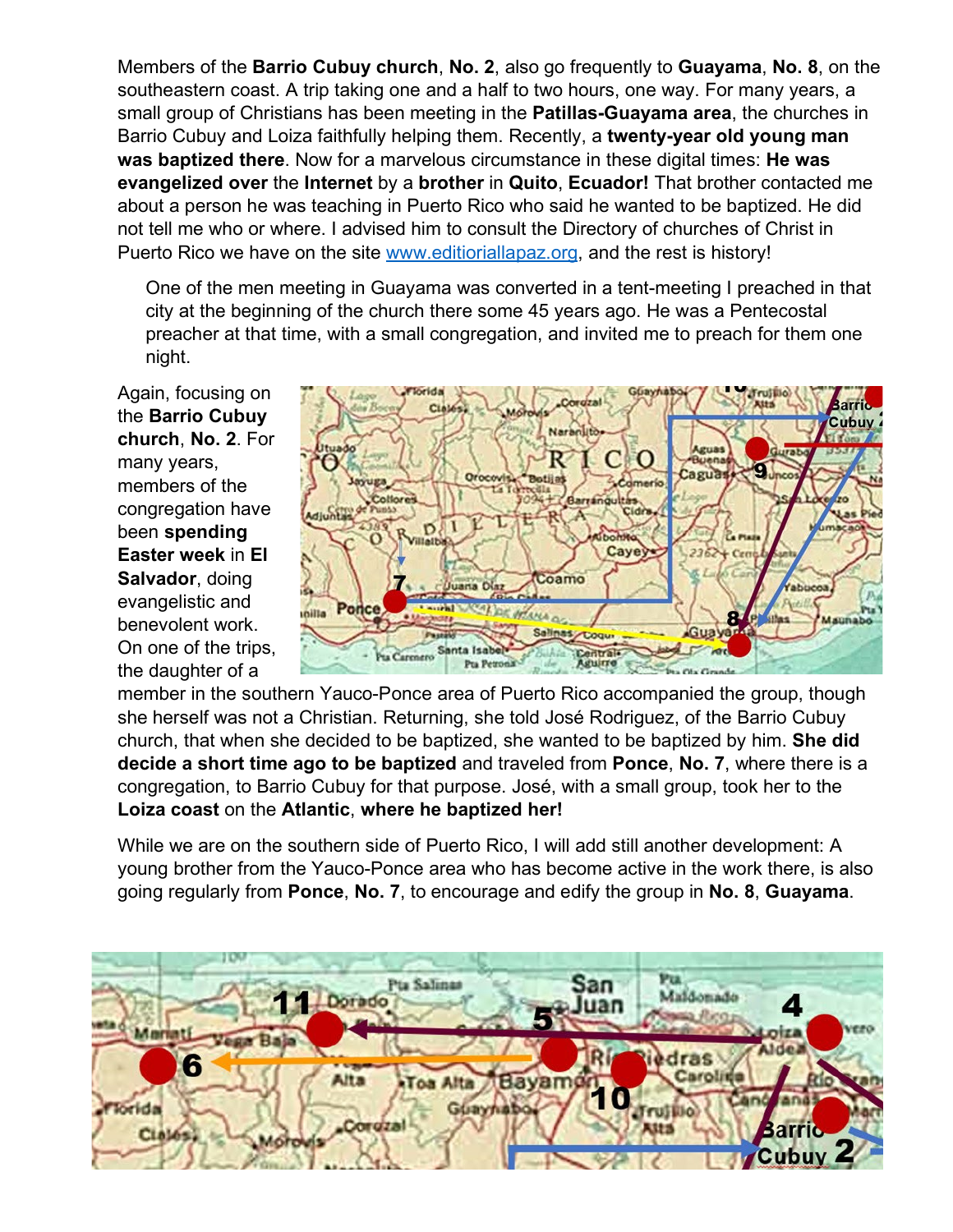Members of the **Bayamon church**, **No. 5**, continue to help the **Manati church**, **No. 6**, with services every Sunday and classes each week. The Bayamon church also continues to sponsor a 30-minute radio program every Saturday morning that can be heard throughout the island. The cost of the program is covered by churches in Puerto Rico. Before the explosion of the Omicron variant, preaching brethren of the Bayamon church also assisted the churches in Río Piedras, Ceiba, and Sabana Hoyos.

**No. 10** indicates the **Park Gardens church** in **Río Piedras**, a part of metropolitan **San Juan**. This is the first congregation we helped to establish in Puerto Rico. In a conversation at the beginning of the year with one of the ladies of the church, she informed me that several sisters were striving to continue evangelistic work in this difficult time of the pandemic. Last year, I helped them obtain 20 copies of the excellent eleven-lesson Bible Correspondence Course *"¿Qué dice la Biblia?" – "What Does the Bible Say?"* **Eight people had completed** the **Course** and a **"Graduation Ceremony" was being planned** for the **third Saturday** of **January**, if I remember correctly. Remarkable, I thought, in these times of COVID-19.

Incidentally, that is the BCC we obtained from Costa Rica about a year after we arrived in Puerto Rico, put a little ad in a daily paper, and within a short time had up to 3,000 students all over the island. It was then I began thinking about the need to print tens of thousands of lessons in-house and took steps to obtain the first commercial printing press, an AB Dick 360, for what would become, by the grace of God and the tremendous generosity of so many brethren, a far-reaching printing ministry in Spanish.

**No. 11** identifies the church in **Sabana Hoyos**, one of the oldest on the island. A preaching brother of the **Loiza church**, **No. 4**, assist there once monthly, circumstances permitting during the time of the pandemic. The Sabana Hoyos congregation has not suspended services during the pandemic.

As this **"Snapshot"** formed in my mind, again I was greatly impressed by the same two attributes I have observed through the years in so many Christians I have known and worked with in Puerto Rico.

First, the willingness of not a few to travel repeatedly, **at their own expense**, distances that take up to five hours, or more, one way, to assist congregations in need of their help, and do it, not for a few months, or a couple of years, but **even for decades! Relishing** the **adventure** of **evangelism**, and **fellowship** with **very thankful brethren**.

Second, the **resilience** of **small groups** of **Christians**, especially when they can count on such help, and of some even if they are not so blessed. As already indicated, some such small groups have been meeting for decades.

There are a number of additional places in Puerto Rico, not covered in this "Snapshot," where the saints meet.